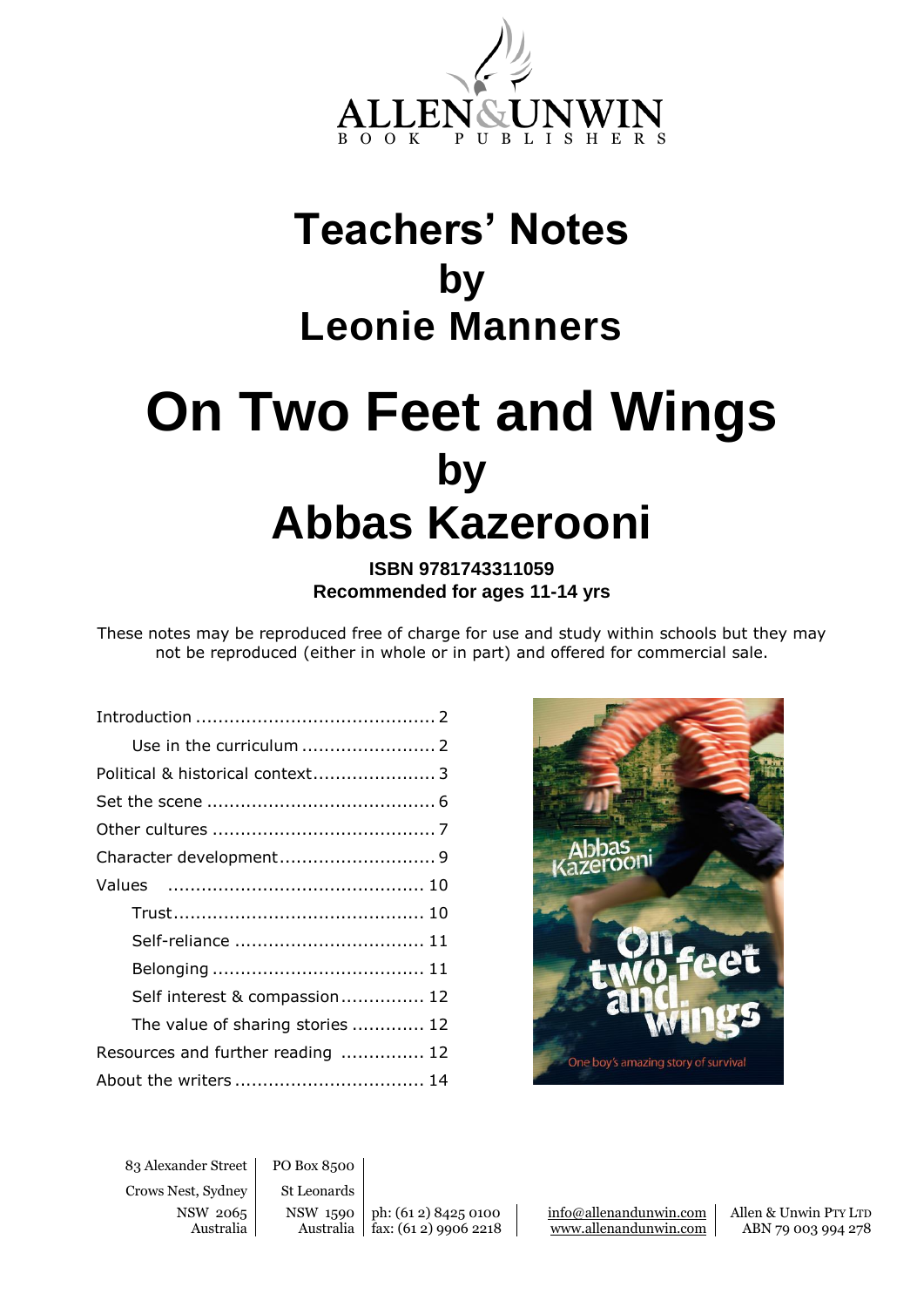### **INTRODUCTION**

This is the amazing true story of a nine-year-old boy who flees Tehran for Istanbul alone during the Iran-Iraq War. His quest to seek refugee status in England is a moving and timely memoir, a poignant adjunct to discussions of refugee issues.

#### **PLOT SYNOPSIS**

Abbas is a nine year-old boy growing up in Tehran during the Iran-Iraq War. His parents were once extremely wealthy under the Shah but have had their property and possessions confiscated under the regime of Ayatollah Khomeini. When children are drafted into the army to fight against the Iraqis, Abbas's father decides his wife and son must leave the country to seek refugee status in Britain via Istanbul, hoping that one day they will all be reunited.

However, Abbas's mother is refused an exit visa at the airport so Abbas must journey alone to Istanbul. He faces homelessness, violence, poverty and crime in Istanbul, but with his inimitable positive outlook, entrepreneurial spirit and impish humour, he survives, against the odds, and finally reaches Britain where, again, an uncertain future awaits …

#### Reviews

*This is – all at once – history, Iran, Tehran and the view from the boyhood bedroom, the ancient formula of happiness when all else is past …Kazerooni's prose is elegant and his narrative tightly woven ... It is a story that is deeply moving, its piquancy enhanced by the sombre thought that all the episodes of survival against the odds are based on the truth.*

#### *Telegraph*, Calcutta, India

*I thought the story itself was fascinating…The best thing is by far the story and its authenticity. It is just as gripping as any fiction book and is more believable and entrancing. I think the current political setting also adds to the appeal of the book despite the fact that it was set around twenty years ago. I also think that the story is very uplifting, despite – perhaps because of – the grim setting.*

14-year-old reviewer

#### **USE IN THE CURRICULUM**

#### Themes

This novel would be an excellent choice for study for upper primary school and secondary students. It covers the following themes which tie into national and state English Curriculum areas:

- Belonging
- Journeys and Migration
- Memory
- Change
- War and Conflict
- Culture and Identity
- Self and Society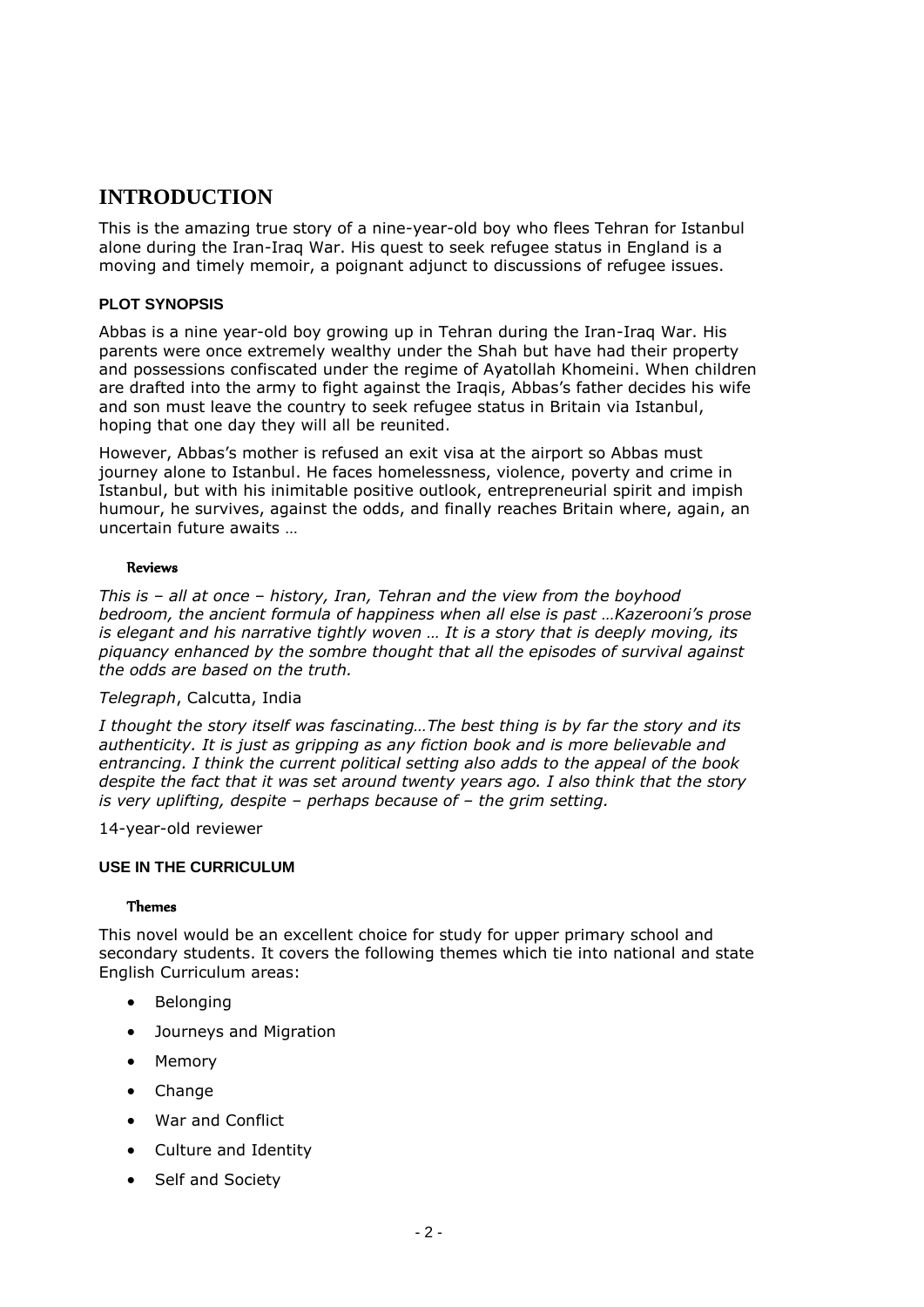#### Values

The novel is underpinned by a core set of values which emphasise the importance of:

- Empathy
- Resilience in the face of adversity
- Respect for difference
- Understanding of culture and tradition
- Trust and honesty
- Family and friendship
- Education
- Humour

#### Outcomes

Students can achieve outcomes in the following areas:

- Understanding of text for different purposes
- Understanding of context
- Critical awareness
- Research into history, geography, cultures and language
- Personal reflection
- Class discussion
- Creative writing
- Speaking and listening
- Visual literacy

*On Two Feet and Wings* is a memoir. It is based on the author's own experience. One or two episodes of violence in the book may be distressing to younger readers, but they depict the real life experience of the author. In the same way as *The Power of One* by Bryce Courtney, also a memoir, both shocks and sensitively deals with issues in context, so *On Two Feet and Wings* traverses the range of human emotion. It is suitable as a class text that will expand and enrich students' understanding of the world around them. It will lead to rewarding discussions about the plight of refugees; the difficulties involved in migration; poverty; war and conflict; children's rights; exploitation; and Middle Eastern politics, history and religion. However, against the backdrop of the tragic circumstances, it's power lies in the story of Abbas, his character as well as his experiences. The latter part of these notes concentrate on the universal human values and behaviours that this story exemplifies.

## **POLITICAL AND HISTORICAL CONTEXT**

While a basic contextual understanding is sufficient for students to gain an appreciation of this novel, deeper insights will emerge from a more detailed analysis, especially with more advanced students. Teaching this novel will also be more rewarding with this background knowledge.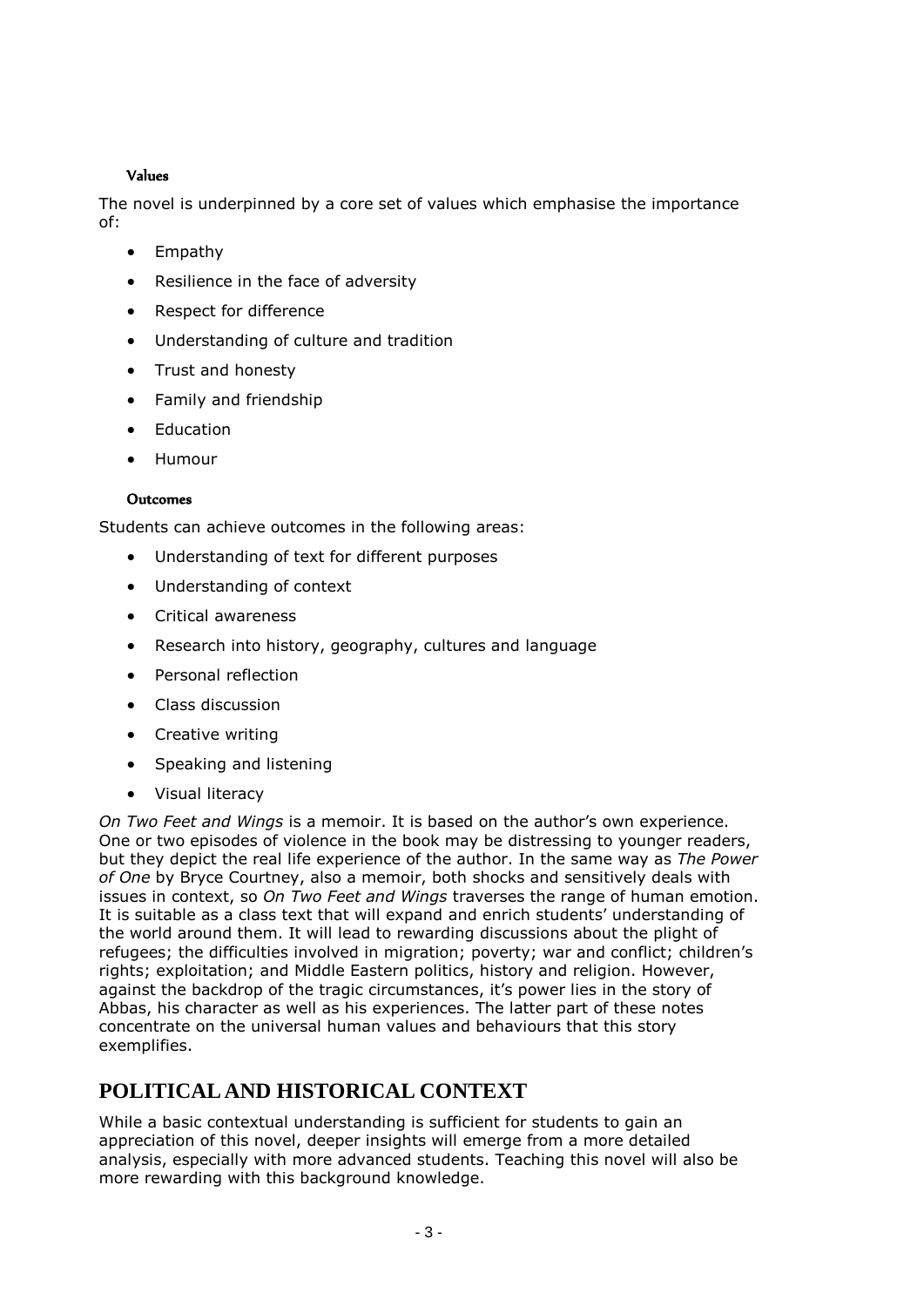Iran was formerly known as Persia. In 1935, the leader Reza Shah Pahlavi asked the international community to call Persia 'Iran' which means 'Land of Aryans' recognizing the Indo-European origins of the country. It is believed that Reza Shah Pahlavi came under the influence of Germany and its promotion of the Aryan race. Many Iranians, however, continued to call Iran 'Persia'.

The history of Persia or Iran is dominated by a clash of cultures and interventions the Persian or Farsi culture, Indo-European in origin, came to be politically dominated by the Arab or Islamic culture in 641 CE but still retained its own unique language, arts and literature. Nationalism and the intellectual life flourished and this was personified by writer, philosopher, mathematician and astronomer, Ummar al-Khayyam (1038-1131) who wrote *The Rubaiyat*.

In the early twentieth century, British interests began to exploit the rich oil fields and both Russia and Britain occupied Persia during World War 1. This military occupation led to the 1921 Revolution. (On p.5, Abbas reflects: 'When the British had invaded Persia at the turn of the twentieth century, the government would not fight them. But my great-grandfather had funded guerillas to put up an opposition!') The commander of the National Guard, Reza Shah was installed as the country's new leader.

Reza Shah advocated neutrality and cancelled oil concessions that favoured the British. In 1941 British and Soviet forces invaded and Reza Shah was sent into exile after abdicating in favour of his son, the pro-European, pro-Western Muhammad Reza Pahlevi.

During the 1970s, the rapid rise in American investment in the oil wealth of the nation led to crippling inflation and new taxes which impacted on the jobs, security and wages of the poorer classes of Iranian society. Powerful commercial and industrial elites and Islamicist groups also resented the growing power of foreign interests.

In 1979, mass demonstrations and protests came to a head. The pro-Western Iranian monarch Shah Mohammad Reza Pahlavi was forced to flee the country after being overthrown by supporters of the Islamic leader Ayatollah Ruhollah Khomeini, who had incited ferment from exile in Paris.

After the Revolution, Ayatollah Khomeini returned as leader to institute a strict Shia Islamic republic. Many pro-American and wealthy families who were supporters of the Shah suddenly found themselves dispossessed of property and goods ('Due to my father's connections with the previous regime—the Shah's rule—the ayatollahs confiscated most of my family's property and assets.' p.5).They were also subject to censorship and surveillance. Throughout society, women became increasingly marginalised.

The Iran-Iraq War 1980-1988 heightened the unease and hardships of all Iranians, but in particular the supporters of the former Shah who were subject to campaigns of torture and terror. Iraqi President Saddam Hussein was fearful that a Khomeinisupported revolution could break out in his own country. Both countries became involved in a protracted military conflict sparked by a territorial dispute over Shatt al Arab, a waterway that empties into the Persian Gulf and forms the boundary between Iran and Iraq.

Iraqi President Saddam Hussein began a land and air invasion of western Iran in September 1980. Iranian leader Khomeini used children to fight as part of a 'human wave' to cross vast stretches of no man's land, often seeded with land mines by the opposing forces. Lightly equipped and poorly trained, many of these child soldiers died, or were captured or wounded.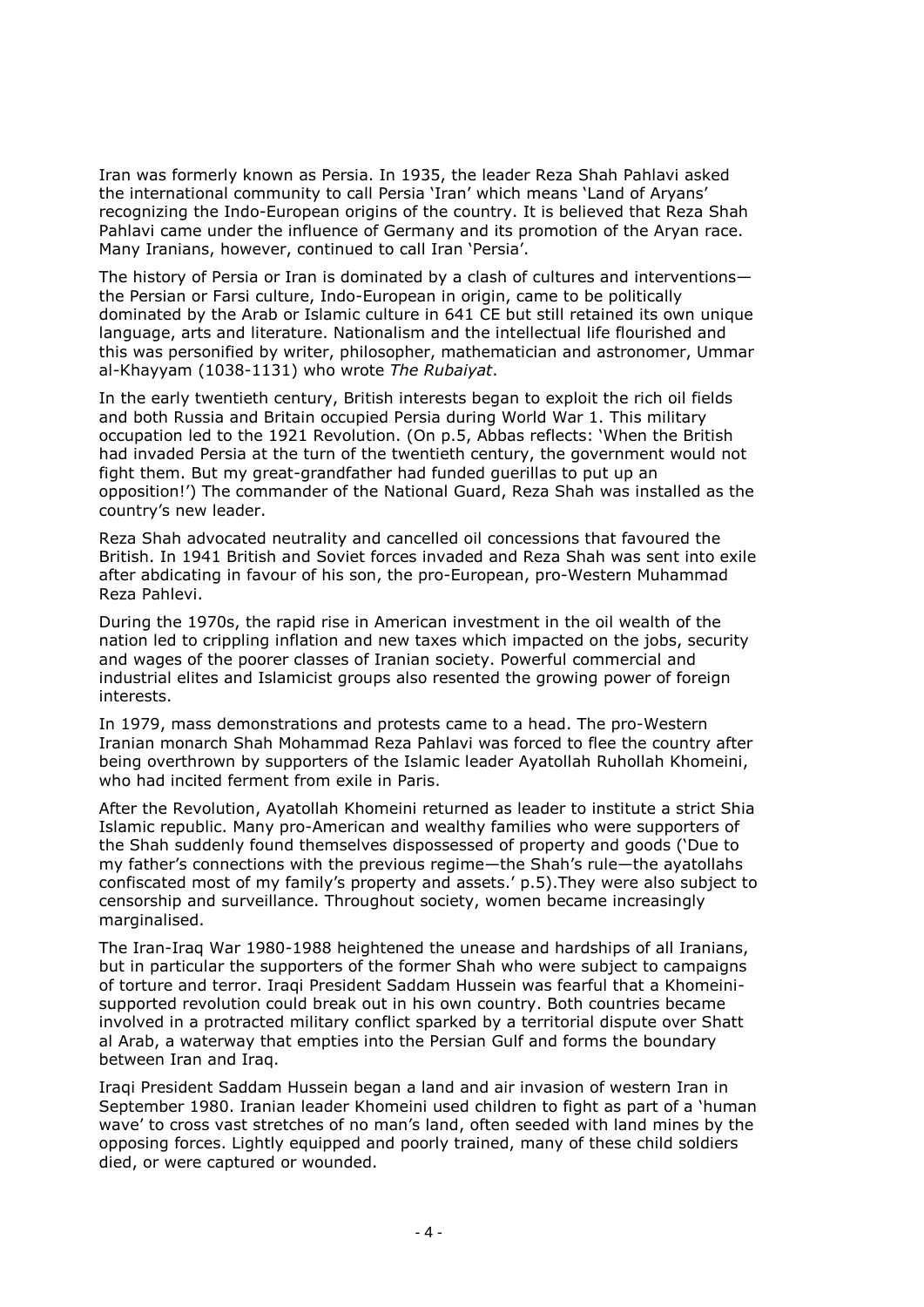The following is an excerpt of a child soldier's experience during this operation recorded in Ian Brown's, *Khomeini's Forgotten Sons: The Story of Iran's Boy Soldiers* (Grey Seal, 1990):

*After only a month's training at a camp near Khorramshahr, I was sent to the front. When we arrived we all assembled in a field where there must have been a thousand of us, some younger than me, and old men as well. The commander told us we were going to attack an Iraqi position north-east of Basra which guarded the road to Qurna, to try to capture the road. The following morning we set off at 4:00 A.M. in army trucks, and I had been given a gun and two hand grenades. The trucks stopped at the Iranian front and they told everyone to get out. The sun was beginning to come up as we started walking towards the Iraqi lines, and boy, was I scared! We'd been told the position was three kilometers away. As we got nearer, we could hear shells exploding, and I think it was us shelling them. When we got to the top of a hill, we started running down the other side towards the enemy position. I wasn't afraid any more. We all shouted, "Allah akbar" (God is great) as we ran, and I could see soldiers in front of us - a line of helmets - then they started firing. People dropped all around me, but I kept running and shouting while many were being killed. By the time I reached the trenches, I'd thrown my grenades and somehow had lost my gun, but I don't remember how. Then I was hit in the leg and fell over and lay for a long time right in front of the front lines. Other Iranians passed me but they all fell. I wanted to get up and help them but couldn't move. My leg felt like it was burning. Finally, the attack stopped in the afternoon, but I was asleep when the Iraqis came out of the trenches to look at the bodies. They were kicking them and when they kicked me, I screamed out in pain. But they picked me up and tossed me into the back of a lorry. For me the war was over.*

The political and historical context of the novel will stimulate class discussion. The following questions can be explored after reading the novel:

1. Should children go to war? Staggeringly, it is estimated that 250,000 children are actively involved in conflicts in more than 20 countries around the world (UNHCR and War Child statistics). Some zones of conflict where students have been recruited and/or coerced into joining the army are:

- Uganda -- Invisible Children's viral video campaign Kony 2012 on YouTube brought this issue to global attention
- Democratic Republic of Congo In a landmark 2012 case, the International Criminal Court (ICC) convicted Thomas Lubanga Dyilo of the FPLC for, among other war crimes, enlisting and conscripting children under the age of 15
- Sudan The 'Lost Boys of Sudan' was made into an award-winning documentary film. For classroom teaching ideas on this film go to: [www.lostboysfilm.com](http://www.lostboysfilm.com/)
- Afghanistan
- Sierra Leone.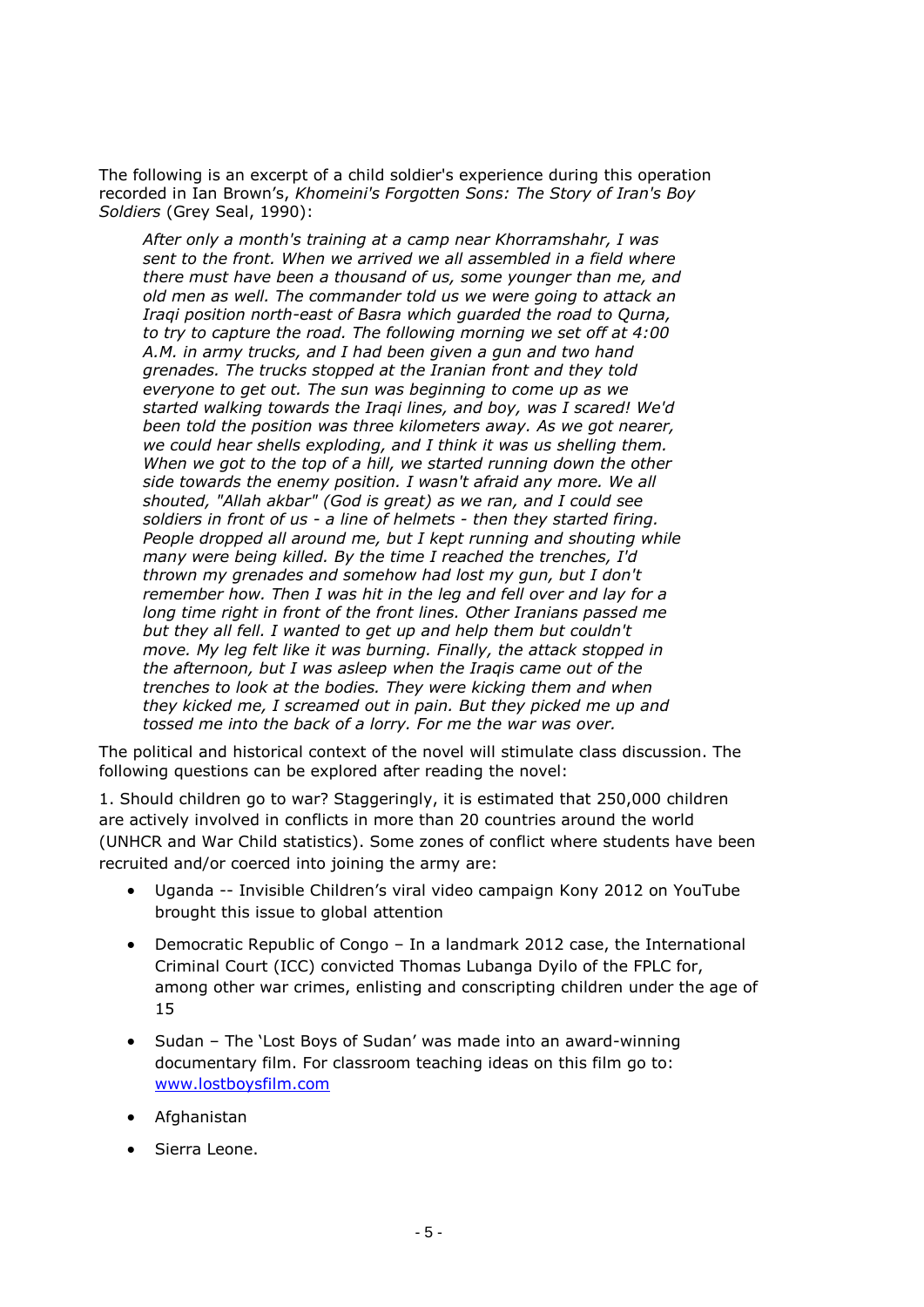2. Discuss Article 38 of the United Nations Convention on the Rights of the Child: 'The right, if below 15 years of age, not to be recruited into armed forces nor to engage in direct hostilities.' Ask students to find out about the other 'Rights' listed in the Convention and discuss them. Ask students to make a poster or frieze for the classroom outlining and illustrating some of these rights.

## **SET THE SCENE**

#### **COVER**

Look at the cover of the book. What do students think the book may be about? Discuss the composition of the cover:

- The placement, action and depiction of the boy--why has the designer chosen not to show the boy's head?
- The paradoxical inverted juxtaposition of the background--the gritty realism of the buildings superimposed above the dreamscape of clouds
- The framing of the title by the boy's legs and the use of font.

#### **TITLE**

Discuss the title. Does this give any clues? What do students think about the juxtaposition of 'feet' and 'wings'? What do both suggest? Brainstorm words linked to both e.g.:

Feet

- Ground (also metaphorically: 'grounded' as in 'feet on the ground')
- Earth
- Running

#### Wings

- Bird
- Air
- Flying (also metaphorically: freedom, creativity, escape)

Discuss the subtitle: 'One boy's amazing story of survival'. Introduce the term *memoir* to students—what word is it like? A memoir is a memory (French: memoire=memory), a written record of a life or event, or an autobiographical sketch. How does a memoir differ from fiction?

#### **DESIGN**

Flick through the pages of the book to discover the 'dinkus' – a visual element that breaks up text. It is a picture of dice.

What significance might the dinkus have in this story?

Look at the aerial photos that accompany the sections 'Tehran', 'Istanbul' and 'London'. What do students make of these?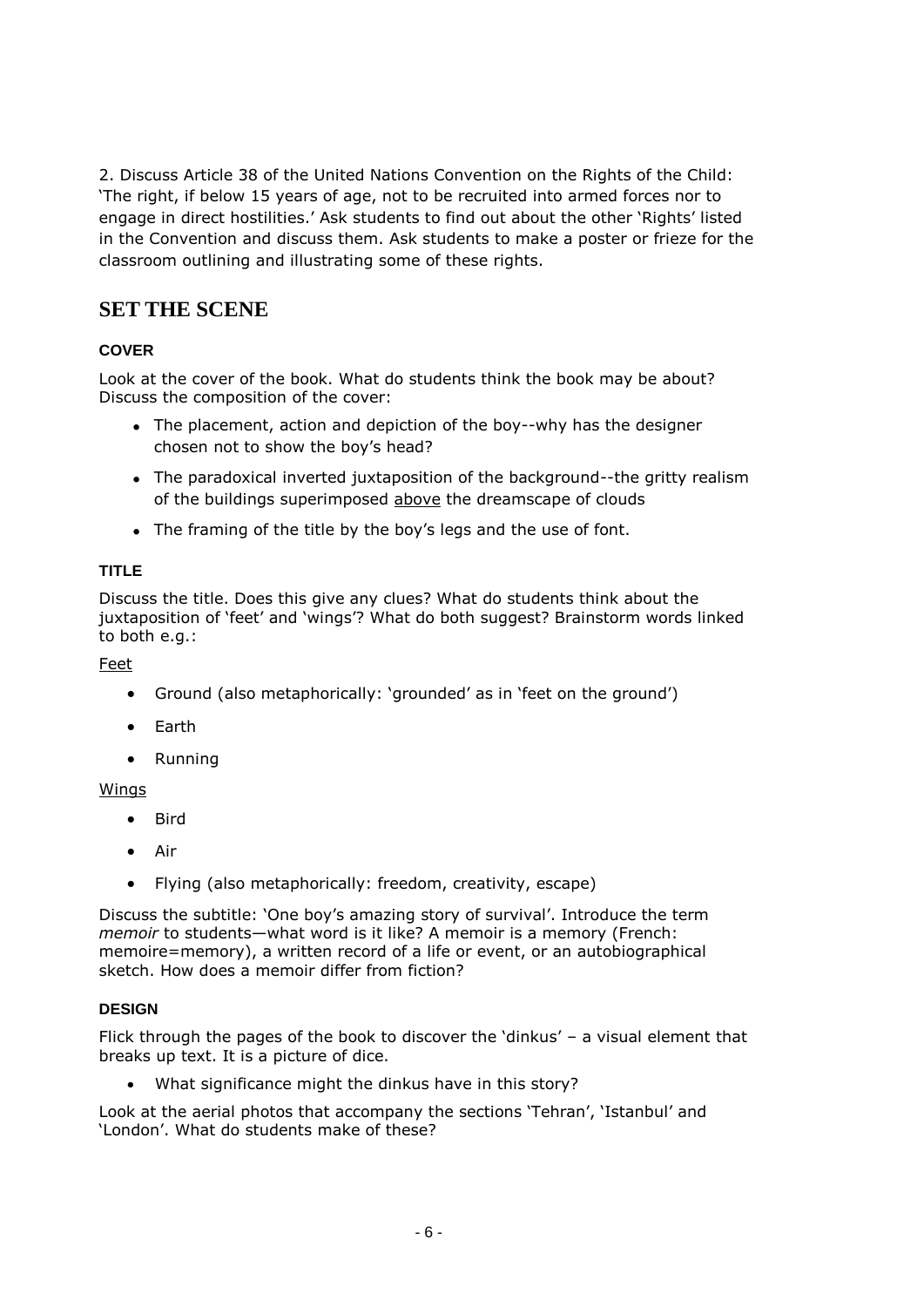#### **OPENING SENTENCE**

'It was typically hot in Tehran the day my life turned upside down.' (p.3)

From this first line, what does the reader find out about the setting of this novel? Is this novel being narrated in first, second or third person? Discuss how this sets up the identification between author/narrator and reader. The narrator's direct and straightforward speech also heightens the sense of urgency and has the effect of making the extraordinary events seem more shocking, set as they are amidst the ordinary thoughts and feelings of a nine-year-old. We also have the sense of the adult narrator – Abbas as a grown-up – reflecting and commenting on his past experiences, his childhood, and how, originally, he was a passive recipient of the change that is foreshadowed.

#### **CHAPTER ONE**

The first chapter is important for establishing the characters, their motivations, the action, the tone and the historical context.

The following activities and questions will get students imagining, visualising and thinking:

- Paint or draw the view from Abbas's bed looking out through the window to the back garden and orchard with orange, apple, cherry and pomegranate trees.
- Discuss how the abundance of the garden contrasts with the emptiness and sparse furnishings of his house.
- What was Abbas's house like before the Iran-Iraq War? What is it like now? What has happened to the family and why?
- What activities does Abbas do that Australian students also do?
- Abbas describes the portraits in the living room of his father, grandfather and great-grandfather. Do students have family portraits hanging in their house? Ask students to compile a family tree for as far back as they can go.
- Write a diary entry recording Abbas's thoughts and feelings as he overhears his mother and father's conversation. 'You know they won't give me a passport, don't you?' (p.7) What is the significance of this?
- Abbas is both excited and fearful. Ask students to remember their life at nine and to recount an occasion when they were both excited and nervous or scared.
- Discuss how the following sentences set up an opposition between what Abbas's family believes and the official Islamic belief: 'They've reduced the recruitment age to eight, Marzieh. You saw Meenoo yourself the other day. Her son was brought back in a coffin, and for what?' (p.9) and 'At school we were told we would go to paradise if we died in the war. My father always begged me not to listen …' (p.9).
- A family member has already suffered torture by the authorities. 'We lived in a totalitarian state where the dictatorship stood for no resistance or insubordination.' (p.9). Using dictionaries, ask students to define these terms and then explain this statement in their own words.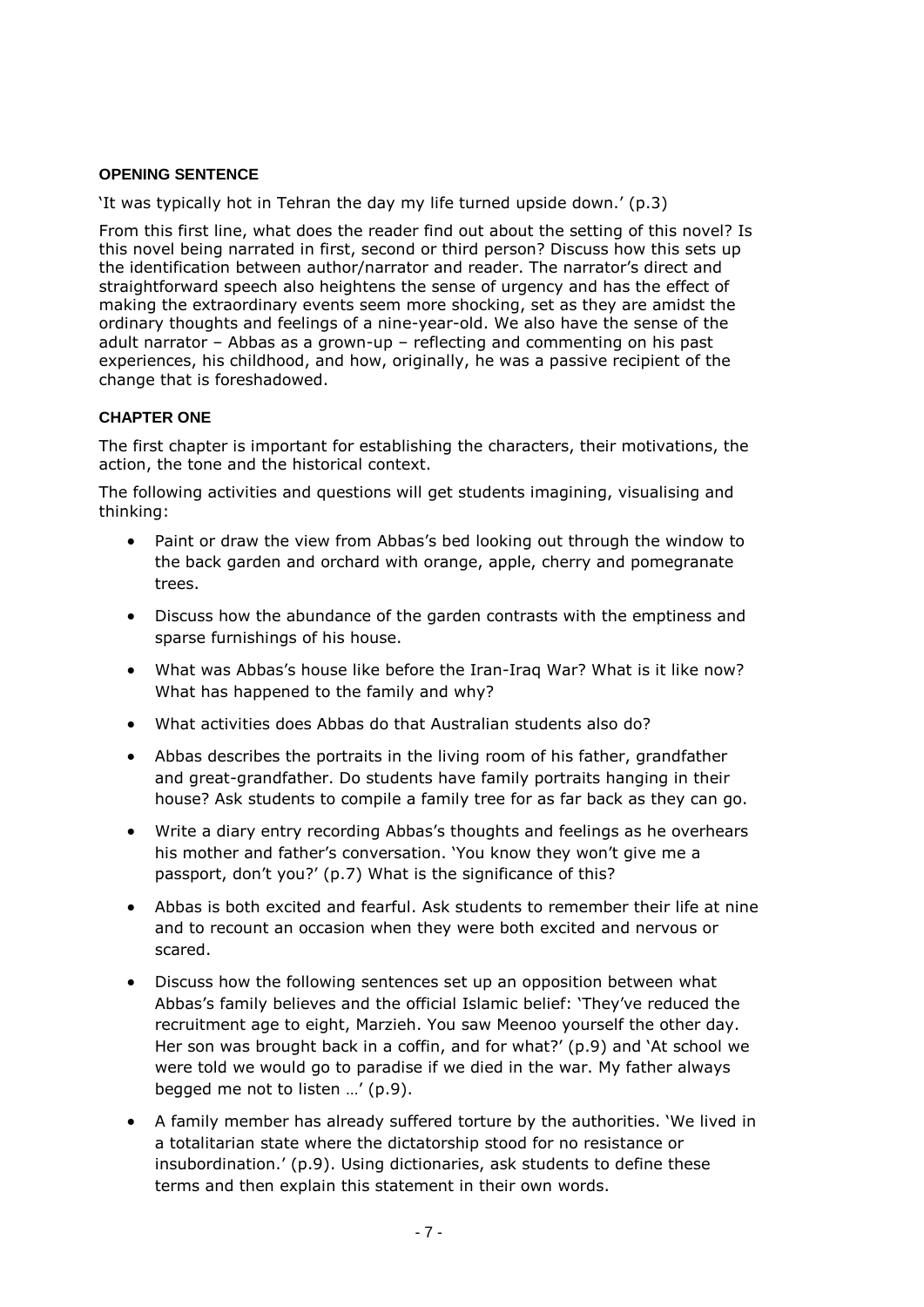What would it be like to live in a country which represses freedom of thought, speech and movement? Unfortunately, many people of the world are still living in repressive states where human rights are regularly violated. Set students a research task to report on a country such as this in the news. Ask students to compile a Human Rights Watch-style report outlining the issues and what can be done:

| Name of country:      |  |
|-----------------------|--|
| Political situation:  |  |
| Human rights abuses:  |  |
| International action: |  |

Students will find the United Nations, Amnesty International and Human Rights Watch websites useful: [www.un.org/en,](http://www.un.org/en) [www.amnesty.org,](http://www.amnesty.org/) [www.hrw.org](http://www.hrw.org/) .

- Amnesty International uses a symbol of a candle surrounded by barbed wire to depict its mission of protecting human rights around the world. Ask students to design their own symbol to show support for human rights.
- After Abbas is taken out of school and finds out his father must sell the family's precious possessions to buy tickets for him to escape, he says: 'I stared straight into the peachy-orange ball of the sun on the horizon above the pine trees at the back of the garden. It was a beautiful morning, but somehow everything looked ugly and threatening.' (p.16). Ask students to describe Abbas's mixed emotions by trying to imagine themselves in the same position.
- When looking through photographs with Abbas, Abbas's mother has a flashback to her previous life under the Shah, dancing with her husband at a ball for three hundred people in their living room. (pp.26-28) This vignette is ideal for drama. Divide the class into pairs and ask them to rehearse this scene. Ask student pairs to perform for the rest of the class. The only prop that is needed is a photograph. Music, particularly Iranian music, could be played in the background.
- Discuss the role memory plays in our life. Ask students to bring in a photograph from home and share a memory based on it, in the form of a piece of creative writing.

## **OTHER CULTURES**

#### **IRAN**

This novel introduces readers to a culture that, depending on the background of your students, may be totally new and different. Ask students to find out the meaning of the following words, some of which are explained in the context of the novel: tasbih (p.13), lavash, panir, (p.19), chador (p.31)

Mamanjoon, Abbas's grandmother, exhorts Abbas's mother to obey her husband in his plan of fleeing Iran. Discuss the family dynamics of Abbas's family and compare the roles of his mother, father and grandmother. Who seems to be the most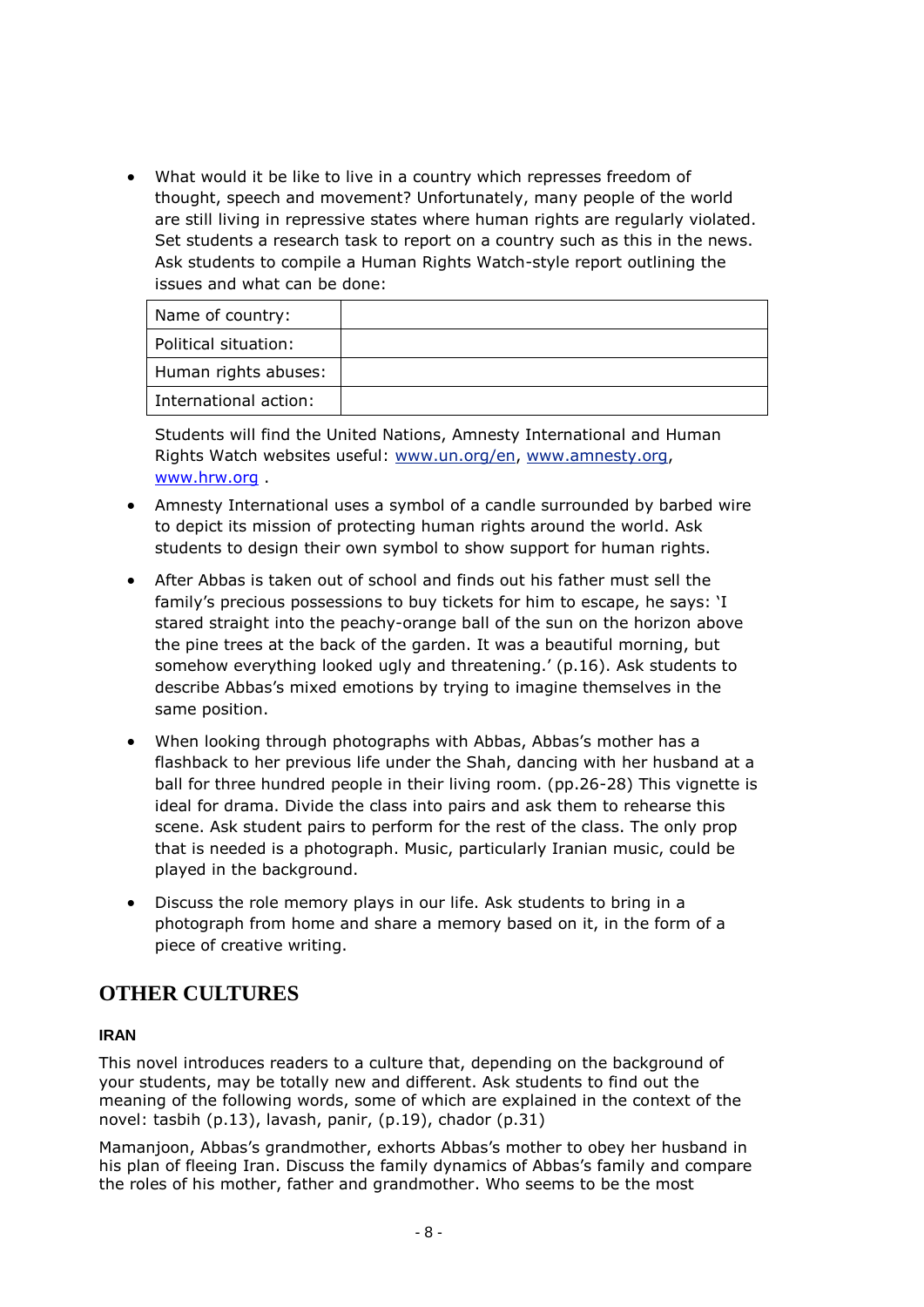powerful? Who is the least powerful? Discuss the differences in the mother's, father's and grandmother's response to the plan for Abbas's departure.

Abbas's mother checks her headscarf at the airport to make sure her hair isn't showing. 'At home she never bothered with the scarf, but in public it was compulsory.' (p.37). The covering of women was re-introduced to Iran under Khomeini's Sharia Law. Discuss tradition and how this may impact on individuals. What are the positives and negatives of traditions? What 'cultural traditions' are enshrined in Australian law? (e.g. Public holidays for Christian events but not for other religions; each sitting of Parliament opens with the members reciting The Lord's Prayer.....)

#### **TURKEY**

'I was alone in a foreign land at the age of nine, and I did not speak the language. I was, quite simply, terrified.' (p.44). Discuss the repetition of the 'I' and the short, staccato sentences in the paragraph preceding it. How does this repetition and sentence structure emphasise Abbas's aloneness? Ask students to discuss a time when they felt alone.

- Ask students to find Turkey and Istanbul on a map of the world. Ask students to plot Abbas's flight path from Tehran to Istanbul.
- How would Abbas have fared if he had not encountered people who spoke a little Farsi?
- What are the positives and negatives, when refugees arrive in a new country, of living and interacting mainly with others of their home culture?

#### **ENGLAND**

- Ask students to find England on a map of the world. Ask students to plot Abbas's flight path from Istanbul to London.
- Compare the Iranians Abbas meets in England, and their situations, to those he met in Turkey. Can students account for similarities and differences in these two 'sub-cultures'.
- Abbas arrives in England with only a basic knowledge of English. What is it like to go to another country and not be able to speak the language? You may have students in your class whose families were migrants or refugees in this situation. Invite a family or community member in to talk to students about the migrant and/or refugee experience. Discuss the situation of migrants or refugees to another country and how they can be helped to reestablish their lives in a new country.
- How does Abbas feel about boarding school, and why?

## **CHARACTER DEVELOPMENT**

In this section of the memoir, the reader really sees Abbas take on a huge number of challenges for a nine-year-old—arriving in a new city, catching a taxi, finding a hotel, exchanging money on the black market, dealing with violence, finding a job, making enough money to eat, surviving a beating, negotiating his visa with the British Embassy.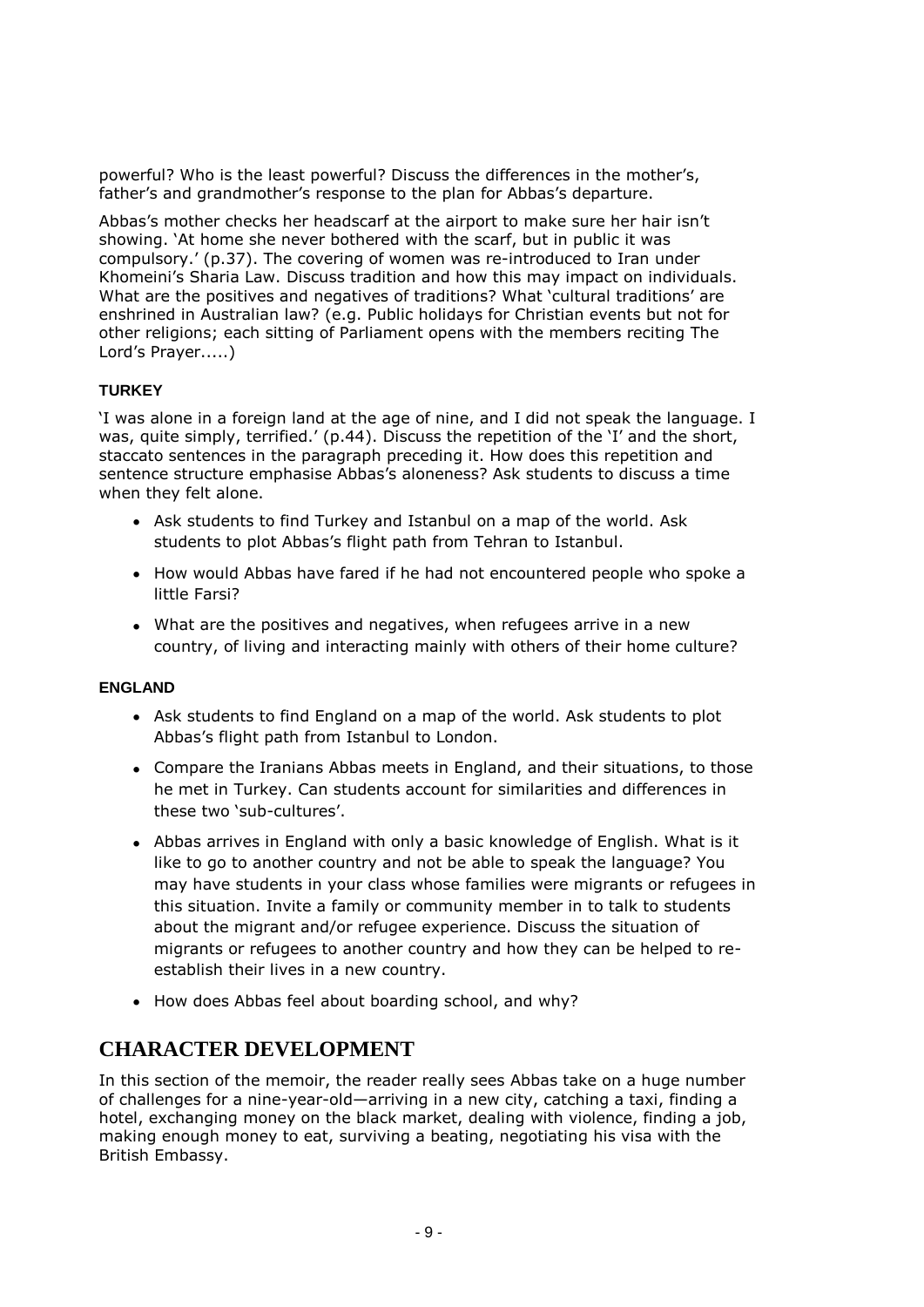Ask students to compare Abbas's character at the beginning of this section ('I didn't know what to do—I was scared, and I didn't trust anyone.' p.47) to different points throughout his time in Istanbul. How has Abbas changed and grown? Ask students to describe how Abbas feels when he hears he has been granted his visa.

Create a Character Profile of Abbas—what are his positive qualities and what are his negative? As this is a memoir, the author/narrator is recalling episodes from his life that happened and does not gloss over his mistakes and failings. Ask students to nominate one episode from Abbas's time in Istanbul where he does something that may be considered wrong. (Discuss with students Abbas's misgivings (p.147) about acting as a parcel courier.)

## **VALUES**

#### **TRUST**

Abbas does not trust anyone initially. However, he discovers that people of whom he is initially suspicious, such as the taxi driver, Murat the hotel owner, and the embassy official want to help him in the midst of desperate situations. He makes friends with unlikely people in unlikely places and the author seems to emphasise the value of friendship as a mitigating factor which allows Abbas to survive, even triumph, in his overall grim situation.

Discuss with students these two values—trust and friendship. In what ways is trust an important feature of friendship? Ask students to give an example of trust in their own friendships. The following games and activities will demonstrate trust in action:

- Match up pairs of students of similar size and weight. In pairs, ask students to face each other and hold each other's arms and hands outstretched and legs planted together. Leaning back, students must slowly balance each other without letting the other partner fall. Conduct the same exercise, once trust has been built up, in the opposite direction, not facing each other.
- In a sitting circle, pass an egg or a cup filled with water from person to person gently without letting the egg or water fall.
- In a standing circle, students stand shoulder to shoulder. One student elects to stand in the middle and leans forward to be caught by another and passed around the group until s/he returns to the original position. Each child should get a turn in the centre.

Ask students to think of a friend who means a lot to them. What qualities does that friend possess? How has the friend helped them? How important is the friendship of Murat to Abbas? Ask students to cite a couple of examples of this friendship from the novel.

Abbas displays amazing resilience, a quality that seems to carry him through many of his ordeals, including the beating he suffers. What is resilience? A leading psychologist has defined it as the ability to be able to bungy jump through the pitfalls of life, a quality that Abbas has in spades. Lead with the following activities which will help build resilience by teaching children to realise and develop strong connections, manage strong emotions and break down problems into manageable steps:

 Encourage team-building – students in groups are given a task to build a mini model bridge out of paper and cardboard and tape that will hold a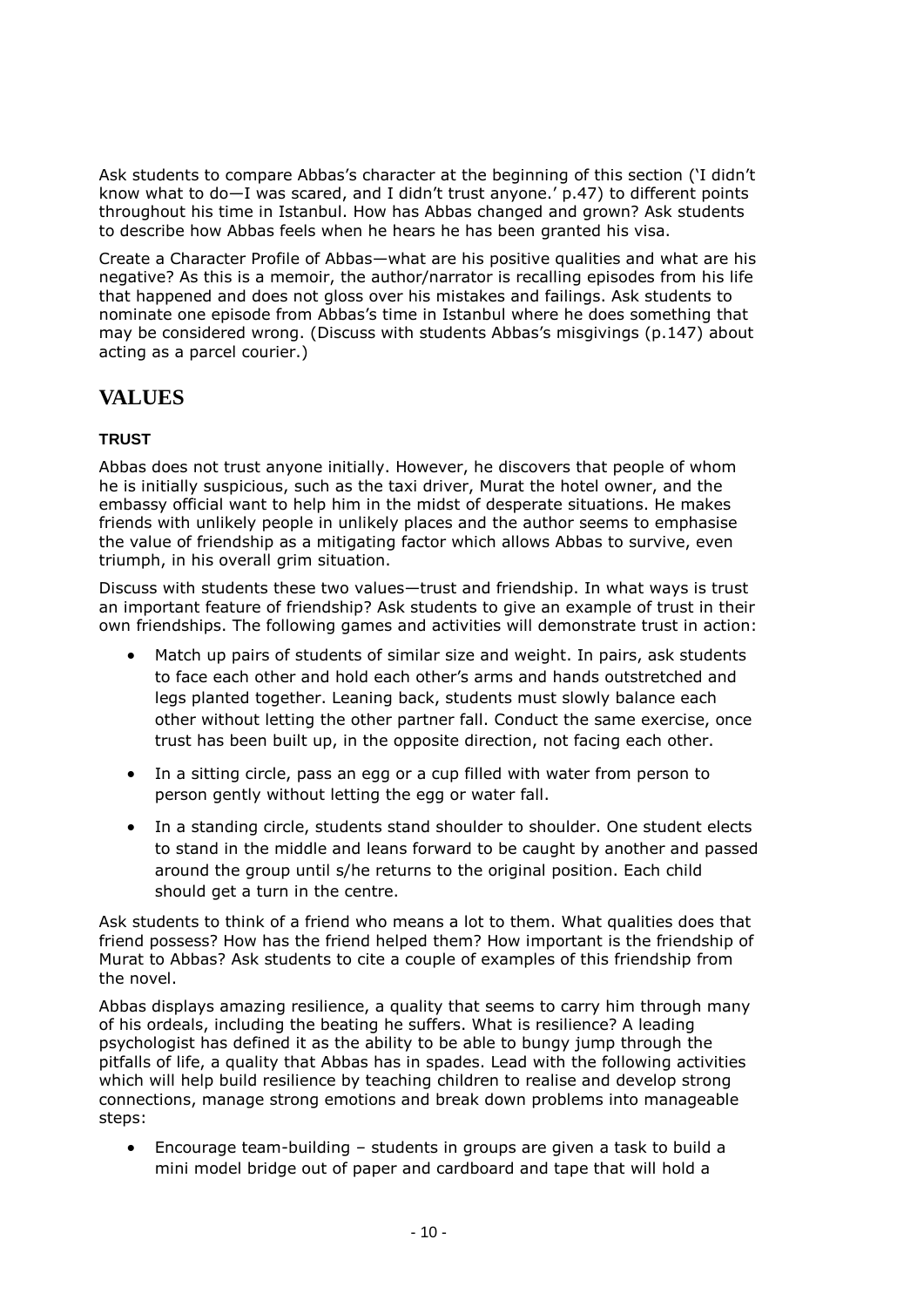weight of one kilogram. The first assignation in this task is for students to break down the steps in building a bridge.

- In pairs, ask students to model and role play a controlled response to disappointing news such as not being selected in the school sports team e.g. coach breaking news to student. Make sure each student gets a chance to be both coach and student.
- Discuss support networks and make students aware of them. With each child at the centre, ask students to draw a circle showing their support networks: family, friends, school friends, sports friends, community friends.
- Model support networks in the classroom by creating a dance routine on this theme that involves all students participating equally.
- Discuss the role of humour in helping Abbas bounce back from his trials. Abbas has an ability to laugh at himself as well as others. Discuss with students how humour can help to dispel tense moments and situations and maintain a sense of perspective.

#### **SELF-RELIANCE**

It may seem ironic that self-reliance is as important as trust to Abbas's survival. But consider the traditional Australian ideal of mateship. In fact, the best mate is someone who can take care of himself in difficult situations (such as pioneer times, war etc). It's hard to put your trust in someone who can't even look after themselves! Self-reliance breeds the mutual respect that can lead to friendship and trust.

The author has said:

The essence of *On Two Feet and Wings* is that a person who only has positive thoughts, has tenacity and thinks well of people can achieve anything. The beauty of Abbas's situation was that his biggest weakness was also his biggest strength – his age and his naivety. He never considered the option of failure, of not obtaining his visa. He only did things that were positive for a person in his situation – why? Because he was not sophisticated enough to understand the real gravity of his situation. Once Abbas got over his loneliness, he was set to win – not because he was extraordinary, but because he always thought and acted positively. He gave himself routine/s, he gave himself chores, he got himself jobs, he genuinely believed he was going to achieve his goals. He did not have the same level of cynicism about people that adults do; and that care and love that he showed to people ultimately worked for him. There is something to be said about this type of attitude as that is something that I carry with me today. The only difference is that now I try and do it consciously; back then it was unconscious

• Discuss the value of always being positive. Are there any downsides to adopting this attitude?

#### **BELONGING**

• Why do students think Abbas has this response to England: 'I already felt a sense of belonging to a country I had not set foot on'? (p.219)? Discuss the concept of belonging as a human need.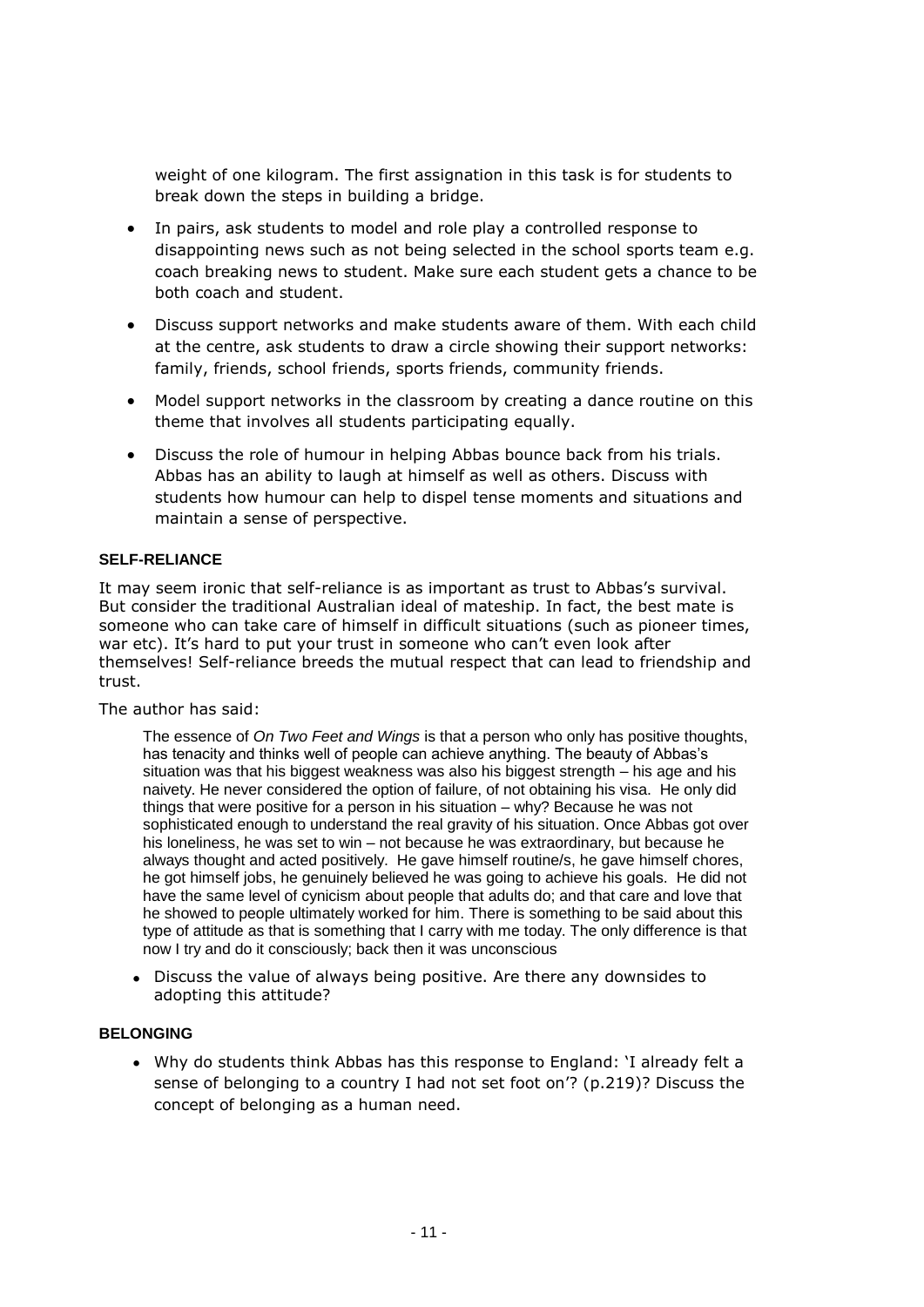#### **SELF-INTEREST AND COMPASSION**

- How does Abbas feel on meeting his cousin Mehdi? Why might Mehdi resent Abbas's arrival? Compare Mehdi's response to Kate's.
- Compare the behaviour and motivations of the Istanbul taxi driver, Ahmed, and the hotel manager, Murat.

#### **THE VALUE OF SHARING STORIES**

Read the Afterword and discuss the author's motivation for writing his story, including: 'I wanted to commemorate all those Iranians who lost and endured so much during those troubled years in the early 1980s. I am honoured each time someone reads this book, because it means they will learn of the hardships so many were forced to face, particularly those who dared to oppose the new regime. Because there were many stories like mine, and by no means was my tale the hardest or the most tragic.'

- Why is it valuable to hear other people's stories?
- Despite this tale of hardship, does this memoir end on a positive note?

## **RESOURCES AND FURTHER READING**

#### **WEBSITES**

- United Nations: [www.un.org/en](http://www.un.org/en)
- United Nations Refugee Agency: [www.unhcr.org](http://www.unhcr.org/)
- Amnesty International: [www.amnesty.org](http://www.amnesty.org/)
- Human Rights Watch: [www.hrw.org](http://www.hrw.org/)
- War Child: [www.warchild.org.au](http://www.warchild.org.au/)
- Refugee Council of Australia: [www.refugeecouncil.org.au](http://www.refugeecouncil.org.au/)
- Save the Children: [www.savethechildren.org](http://www.savethechildren.org/)
- Oxfam: [www.oxfam.org.au](http://www.oxfam.org.au/)

#### **NOVELS ABOUT WAR, MIGRATION AND REFUGEES**

NB: Some of these novels are for older readers and contain mature content and/or references. It is recommended that they be read first for contextual understanding, before being used in the classroom or adopted as classroom texts.

Books by Deborah Ellis:

The Parvana trilogy--set in Afghanistan: *Parvana* (Allen & Unwin) *Parvana's Journey* (Allen & Unwin) *Shauzia* (Allen & Unwin)

*Children of War*--true stories of Iraqi children (Allen & Unwin)

*No Safe Place*--from Iraq to England (Allen & Unwin)

*Diego's Pride*--set in Bolivia (Allen & Unwin)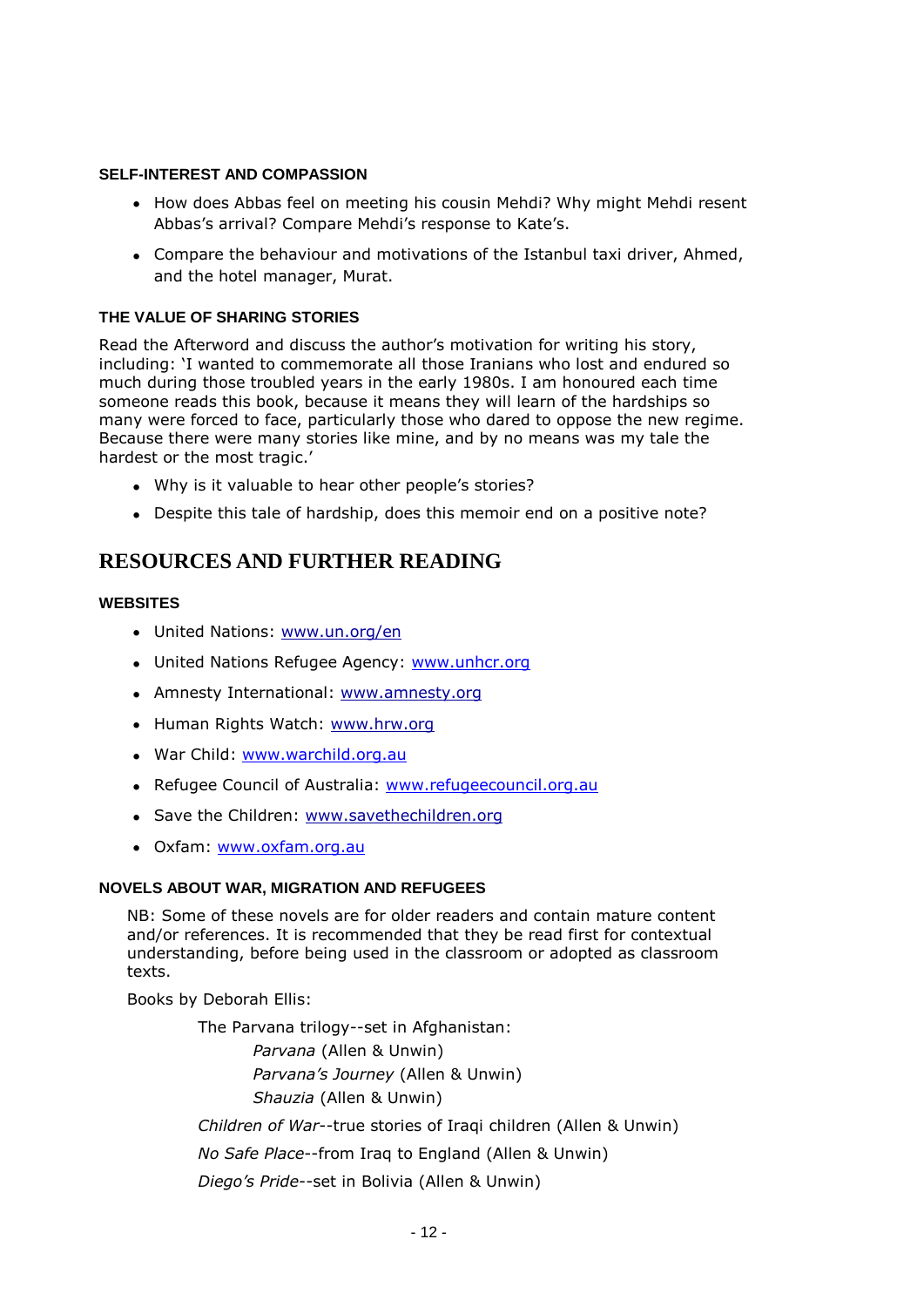*Diego! Run*--set in Bolivia (Allen & Unwin)

*The Best Day of My Life*--set in India (Allen & Unwin)

*The Heaven Shop*--set in Malawi (Allen & Unwin)

*Three Wishes*--the voices of Palestinian and Israeli children (Allen & Unwin)

*Mahtab's Journey* by Libby Gleeson--set in Afghanistan (Allen & Unwin)

*Jameela* by Rukhsana Khan--set in Afghanistan (Allen & Unwin)

*Shadow* by Michael Morpurgo--set in Afghanistan and England (HarperCollins)

*Boy Overboard* by Morris Gleitzman--set in Afghanistan and Australia (Penguin)

*Girl Underground* by Morris Gleitzman--set in Afghanistan and Australia (Penguin)

*Walk in My Shoes* by Alwyn Evans--set in Afghanistan and Australia (Penguin)

*The Ink Bridge* by Neil Grant--set in Afghanistan and Australia (Allen & Unwin)

T*he Kite Runner* by Khaled Hosseini--set in Afghanistan (Allen & Unwin)

*Under the Persimmon Tree* by Suzanne Fisher Staples--set in Afghanistan and Pakistan (Walker Books)

*Daughter of the* Wind by Suzanne Fisher Staples--set in Pakistan (Walker Books)

*Kiss the Dust* by Elizabeth Laird--set in Iraq (Pan Macmillan)

*A Little Piece of Ground* by Elizabeth Laird--set in Palestine (Pan Macmillan)

*A Long Walk to Water* by Linda Sue Park--set in Sudan, based on the true story of the 'Lost Boys' (UQP)

*No Gun for Asmir* by Christobel Mattingley--set in Sarajevo (Penguin)

*The Weight of Water* by Sarah Crossan--a Polish girl's verse novel about migration to England (Bloomsbury)

*Once, Then and Now* by Morris Gleitzman--set in Nazi Germany (Penguin)

*The Book Thief* by Marcus Zusak--set in Nazi Germany (Pan Macmillan)

*The Arrival* by Shaun Tan (Hachette)

#### **VISUAL TEXTS**

Photographs are visual narratives--a picture 'is worth a thousand words'. With high school students, you may wish to source the following images from the Internet and then discuss the image, the frame, the text and the context of these three internationally famous, award-winning images from photojournalism. NB: Some students will find these images confronting.

- Huynh Cong Ut also known as Nick Ut, 'Burning Alive' image of Kim Phuc, Trang Bang, Vietnam, 1972
- Annie Leibovitz, 'Bloody Bicycle', Sarajevo, 1993
- Carolyn Cole, 'War Underfoot', Monrovia, Liberia, 2005

Discuss with students--Is what is **outside** the frame just as important as what is in the frame?